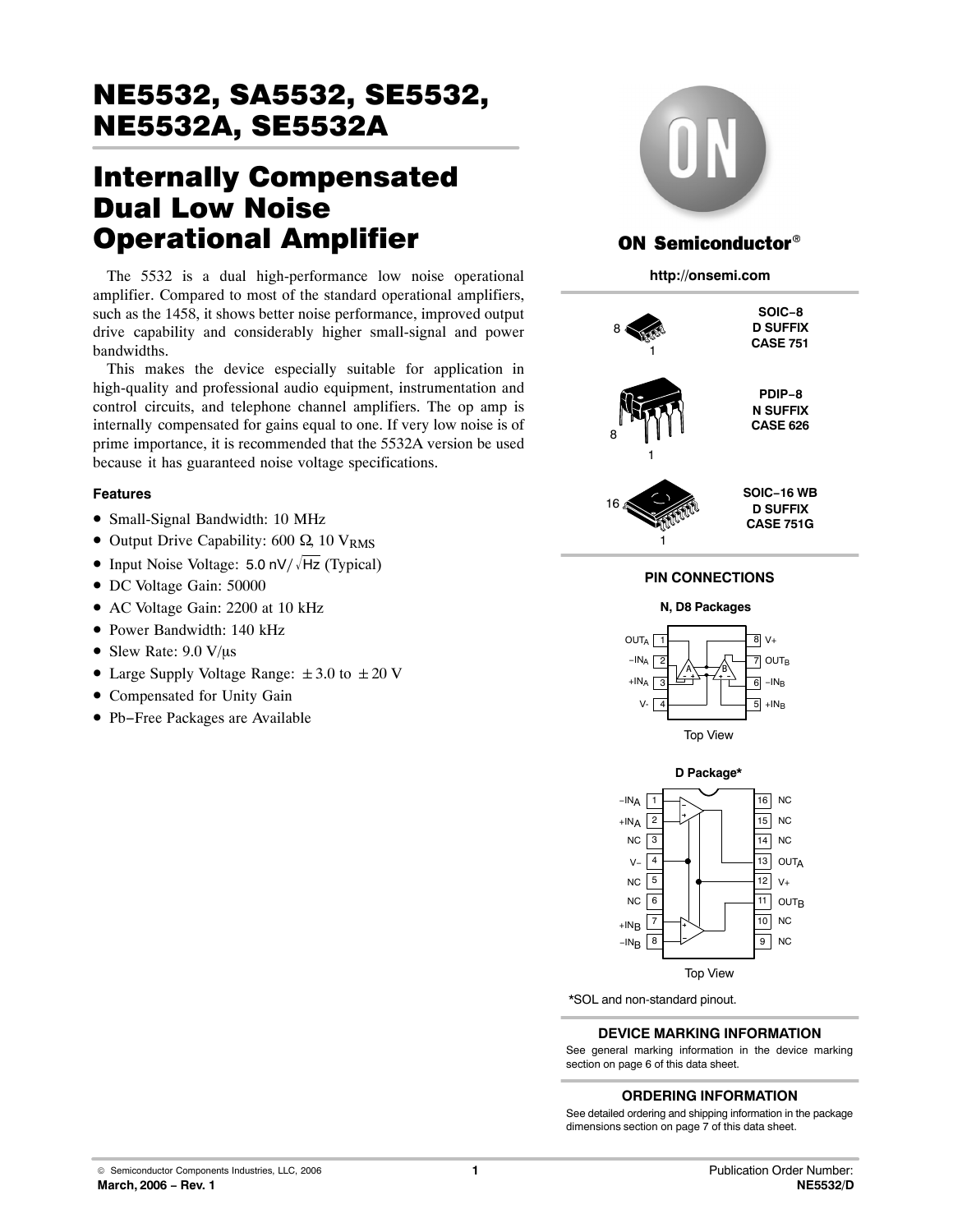



#### **MAXIMUM RATINGS**

| Rating                                                                                                               | Symbol           | Value                                        | Unit          |
|----------------------------------------------------------------------------------------------------------------------|------------------|----------------------------------------------|---------------|
| Supply Voltage                                                                                                       | $V_{\rm S}$      | ±22                                          | V             |
| Input Voltage                                                                                                        | $V_{IN}$         | $\pm$ $V_{\text{SUPPLY}}$                    | V             |
| Differential Input Voltage (Note 1)                                                                                  | <b>VDIFF</b>     | ± 0.5                                        | V             |
| <b>Operating Temperature Range</b><br><b>NE5532/A</b><br>SA5532<br>SE5532/A                                          | $T_{amb}$        | 0 to 70<br>$-40$ to $+85$<br>$-55$ to $+125$ | $^{\circ}C$   |
| Storage Temperature                                                                                                  | $T_{\text{stg}}$ | $-65$ to $+150$                              | $^{\circ}C$   |
| Junction Temperature                                                                                                 | $T_j$            | 150                                          | $^{\circ}C$   |
| Maximum Power Dissipation, $T_{amb} = 25^{\circ}C$ (Still-Air)<br>D8 Package<br>8<br>N Package<br>8<br>16 D Packagee | $P_D$            | 780<br>1200<br>1200                          | mW            |
| Thermal Resistance, Junction-to-Ambient<br>D8 Package<br>8<br>N Package<br>8<br>16 D Packagee                        | $R_{\theta,JA}$  | 182<br>130<br>140                            | $\degree$ C/W |
| Lead Soldering Temperature (10 sec max)                                                                              | $T_{sld}$        | 230                                          | $^{\circ}C$   |

Stresses exceeding Maximum Ratings may damage the device. Maximum Ratings are stress ratings only. Functional operation above the Recommended Operating Conditions is not implied. Extended exposure to stresses above the Recommended Operating Conditions may affect device reliability.

1. Diodes protect the inputs against overvoltage. Therefore, unless current-limiting resistors are used, large currents will flow if the differential input voltage exceeds 0.6 V. Maximum current should be limited to  $\pm$  10 mA.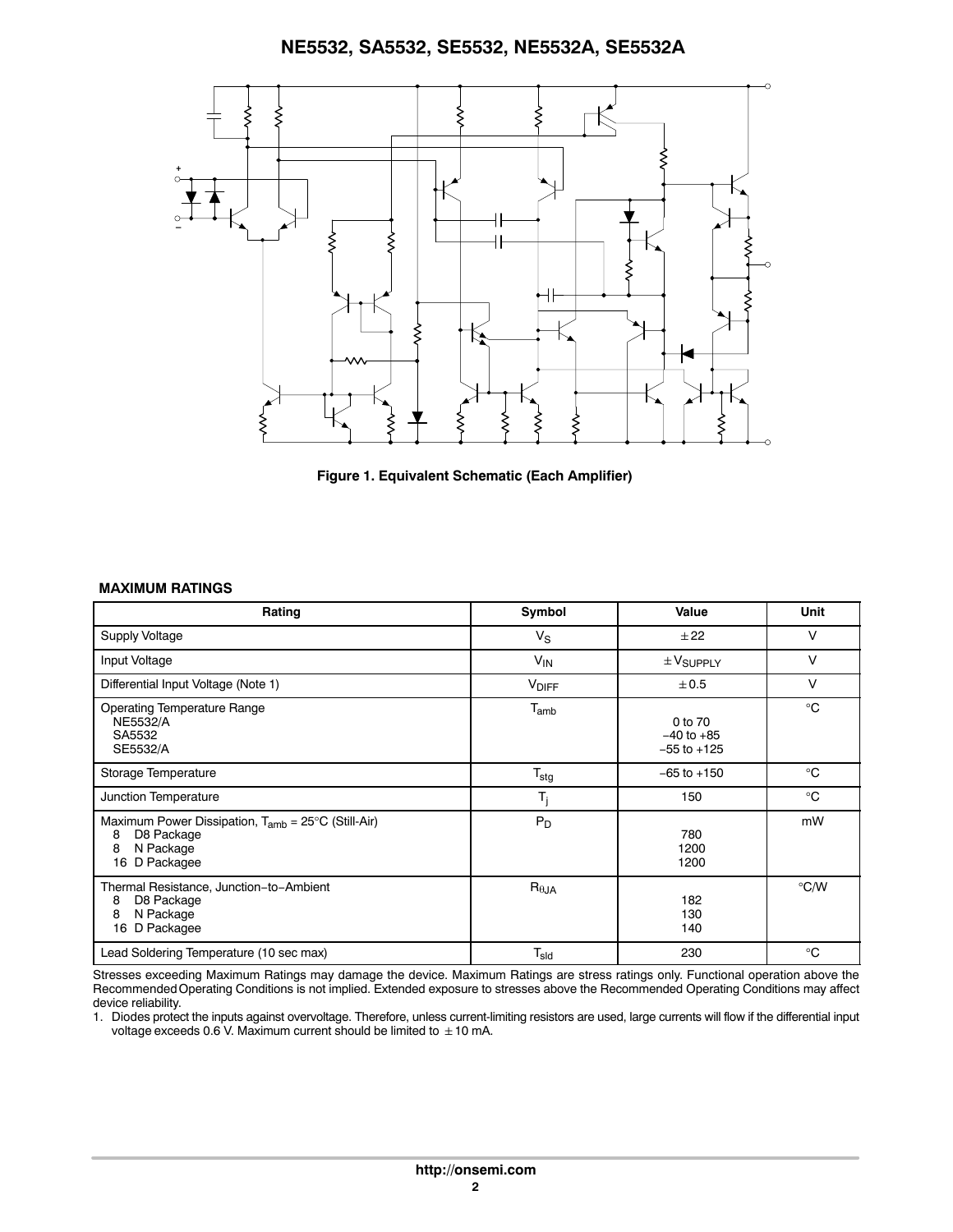|                              |                          | $\bullet$ . $\bullet$ . The state $\cdot$ , $\cdot$ and $\cdot$ and $\cdot$ is the state $\cdot$ of $\cdot$ and $\cdot$ is the state $\cdot$ is the state $\cdot$ is the state $\cdot$ is the state $\cdot$ is the state $\cdot$ is the state $\cdot$ is the state $\cdot$ is the |                          | <b>SE5532/A</b>          |                          |                          | NE5532/A, SA5532  |                          |                     |
|------------------------------|--------------------------|-----------------------------------------------------------------------------------------------------------------------------------------------------------------------------------------------------------------------------------------------------------------------------------|--------------------------|--------------------------|--------------------------|--------------------------|-------------------|--------------------------|---------------------|
| <b>Characteristic</b>        | Symbol                   | <b>Test Conditions</b>                                                                                                                                                                                                                                                            | <b>Min</b>               | <b>Typ</b>               | Max                      | Min                      | <b>Typ</b>        | Max                      | Unit                |
| Offset Voltage               | Vos                      |                                                                                                                                                                                                                                                                                   | $\overline{\phantom{0}}$ | 0.5                      | 2.0                      | $\overline{a}$           | 0.5               | 4.0                      | mV                  |
|                              |                          | Overtemperature                                                                                                                                                                                                                                                                   | $\overline{\phantom{0}}$ | $\equiv$                 | 3.0                      | $\qquad \qquad -$        | $\qquad \qquad -$ | 5.0                      | mV                  |
|                              | $\Delta V_{OS}/\Delta T$ |                                                                                                                                                                                                                                                                                   | $\frac{1}{2}$            | 5.0                      | $\equiv$                 | $\overline{\phantom{0}}$ | 5.0               | Ξ,                       | $\mu V$ /°C         |
| <b>Offset Current</b>        | $\log$                   |                                                                                                                                                                                                                                                                                   | $\qquad \qquad -$        | $\qquad \qquad -$        | 100                      | $\overline{\phantom{0}}$ | 10                | 150                      | nA                  |
|                              |                          | Overtemperature                                                                                                                                                                                                                                                                   | $\overline{\phantom{0}}$ |                          | 200                      | $\qquad \qquad -$        |                   | 200                      | nA                  |
|                              | $\Delta I_{OS}/\Delta T$ |                                                                                                                                                                                                                                                                                   | $\equiv$                 | 200                      | $\overline{\phantom{0}}$ | $\equiv$                 | 200               | $\equiv$                 | pA/°C               |
| Input Current                | Iв                       |                                                                                                                                                                                                                                                                                   | $\equiv$                 | 200                      | 400                      | $\equiv$                 | 200               | 800                      | пA                  |
|                              |                          | Overtemperature                                                                                                                                                                                                                                                                   | $\overline{\phantom{0}}$ |                          | 700                      | $\equiv$                 | $\qquad \qquad -$ | 1000                     | nA                  |
|                              | $\Delta I_B/\Delta T$    |                                                                                                                                                                                                                                                                                   | $\overline{\phantom{m}}$ | 5.0                      | $\equiv$                 | $\overline{\phantom{0}}$ | 5.0               | $\equiv$                 | $nA$ <sup>o</sup> C |
| <b>Supply Current</b>        | $I_{\rm CC}$             |                                                                                                                                                                                                                                                                                   | $\equiv$                 | 8.0                      | 10.5                     | $\equiv$                 | 8.0               | 16                       | mA                  |
|                              | $\equiv$                 | Overtemperature                                                                                                                                                                                                                                                                   |                          | $\equiv$                 | 13                       | $\overline{\phantom{0}}$ | $\qquad \qquad -$ |                          |                     |
| Common-Mode Input Range      | $V_{CM}$                 | $\overline{\phantom{0}}$                                                                                                                                                                                                                                                          | ±12                      | ±13                      | $\qquad \qquad -$        | ±12                      | ±13               | $\equiv$                 | $\vee$              |
| Common-Mode Rejection Ratio  | <b>CMRR</b>              | $\overline{\phantom{0}}$                                                                                                                                                                                                                                                          | 80                       | 100                      | $\overline{\phantom{0}}$ | 70                       | 100               | $\equiv$                 | dB                  |
| Power Supply Rejection Ratio | <b>PSRR</b>              |                                                                                                                                                                                                                                                                                   | $\equiv$                 | 10                       | 50                       | $\overline{\phantom{0}}$ | 10                | 100                      | μV/V                |
| Large-Signal Voltage Gain    | Avol                     | $R_L \ge 2.0 \text{ k}\Omega$ ; $V_O = \pm 10 \text{ V}$                                                                                                                                                                                                                          | 50                       | 100                      | $\overline{\phantom{a}}$ | 25                       | 100               | $\qquad \qquad -$        | V/mV                |
|                              |                          | Overtemperature                                                                                                                                                                                                                                                                   | 25                       | $\overline{\phantom{0}}$ | $\overline{\phantom{m}}$ | 15                       | -                 |                          |                     |
|                              |                          | $R_L \ge 600 \Omega$ ; $V_O = \pm 10 V$                                                                                                                                                                                                                                           | 40                       | 50                       | $\overline{\phantom{0}}$ | 15                       | 50                |                          |                     |
|                              |                          | Overtemperature                                                                                                                                                                                                                                                                   | 20                       | $\overline{\phantom{0}}$ | $\overline{\phantom{0}}$ | 10                       | $\equiv$          | $\equiv$                 |                     |
| Output Swing                 | $V_{OUT}$                | $R_L \geq 600 \Omega$                                                                                                                                                                                                                                                             | ± 12                     | ± 13                     | $\overline{\phantom{0}}$ | ±12                      | ± 13              | $\overline{\phantom{0}}$ | $\vee$              |
|                              |                          | Overtemperature                                                                                                                                                                                                                                                                   | ±10                      | ± 12                     | $\overline{\phantom{a}}$ | ±10                      | ± 12              |                          |                     |
|                              |                          | $R_1 \ge 600 \Omega$ ; $V_S = \pm 18 V$                                                                                                                                                                                                                                           | ±15                      | ±16                      | $\overline{\phantom{0}}$ | ±15                      | ±16               |                          |                     |
|                              |                          | Overtemperature                                                                                                                                                                                                                                                                   | ±12                      | ± 14                     | $\equiv$                 | ±12                      | ±14               |                          |                     |
|                              |                          | $R_1 \geq 2.0 \text{ k}\Omega$                                                                                                                                                                                                                                                    | ± 13                     | $\pm$ 13.5               | $\equiv$                 | ±13                      | ± 13.5            |                          |                     |
|                              |                          | Overtemperature                                                                                                                                                                                                                                                                   | ± 12                     | ± 12.5                   | $\overline{\phantom{a}}$ | ±10                      | ± 12.5            | $\overline{\phantom{0}}$ |                     |
| Input Resistance             | $R_{IN}$                 |                                                                                                                                                                                                                                                                                   | 30                       | 300                      | $\overline{\phantom{0}}$ | 30                       | 300               | $\qquad \qquad -$        | $k\Omega$           |
| Output Short Circuit Current | $I_{SC}$                 | $\equiv$                                                                                                                                                                                                                                                                          | 10                       | 38                       | 60                       | 10                       | 38                | 60                       | mA                  |

| DC ELECTRICAL CHARACTERISTICS ( $T_{amb}$ = 25°C; $V_S$ = $\pm$ 15 V, unless otherwise noted.) (Notes 2, 3 and 4) |  |  |  |  |  |
|-------------------------------------------------------------------------------------------------------------------|--|--|--|--|--|
|-------------------------------------------------------------------------------------------------------------------|--|--|--|--|--|

2. Diodes protect the inputs against overvoltage. Therefore, unless current-limiting resistors are used, large currents will flow if the differential input voltage exceeds 0.6 V. Maximum current should be limited to  $\pm$  10 mA.

3. For operation at elevated temperature, derate packages based on the package thermal resistance.

4.  $\,$  Output may be shorted to ground at V $_{\rm S}$  =  $\,\pm$  15 V, T $_{\rm amb}$  = 25°C. Temperature and/or supply voltages must be limited to ensure dissipation rating is not exceeded.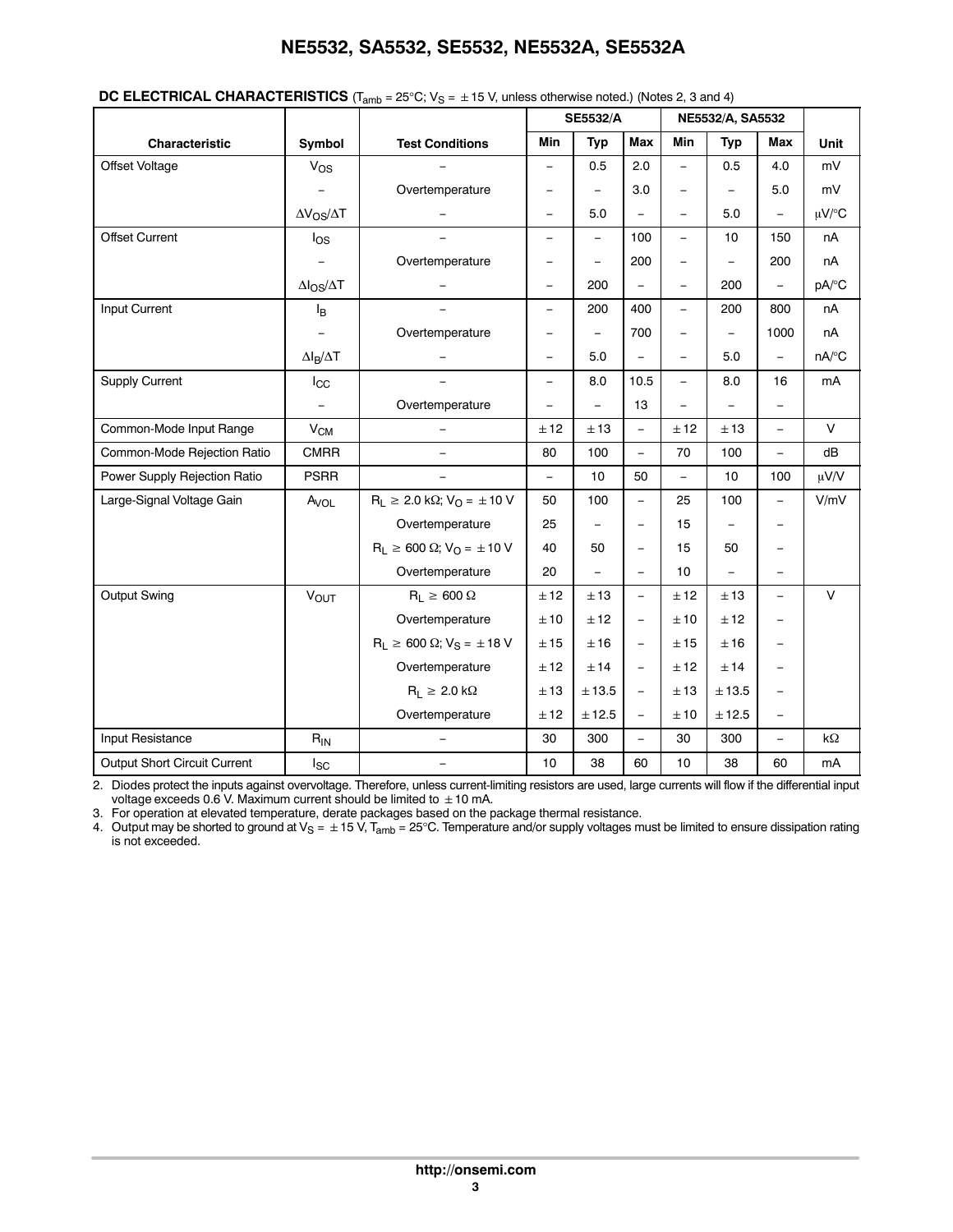## **AC ELECTRICAL CHARACTERISTICS**  $(T_{amb} = 25^{\circ}C; V_S = \pm 15 V$ , unless otherwise noted.)

|                               |                  |                                                                   |            | NE/SE5532/A, SA5532 |                          |            |
|-------------------------------|------------------|-------------------------------------------------------------------|------------|---------------------|--------------------------|------------|
| <b>Characteristic</b>         | Symbol           | <b>Test Conditions</b>                                            | <b>Min</b> | <b>Typ</b>          | Max                      | Unit       |
| <b>Output Resistance</b>      | R <sub>OUT</sub> | $A_V = 30$ dB Closed-loop<br>$f = 10$ kHz, R <sub>1</sub> = 600 Ω |            | 0.3                 |                          | Ω          |
| Overshoot                     |                  | Voltage-Follower                                                  |            |                     |                          | %          |
|                               |                  | $V_{1N} = 100 \text{ mV}_{P-P}$                                   |            | 10                  |                          |            |
|                               |                  | $C_L$ = 100 pF; R <sub>L</sub> = 600 $\Omega$                     |            |                     |                          |            |
| Gain                          | $A_{V}$          | $f = 10$ kHz                                                      |            | 2.2                 |                          | V/mV       |
| <b>Gain Bandwidth Product</b> | <b>GBW</b>       | $C_L$ = 100 pF; R <sub>L</sub> = 600 $\Omega$                     |            | 10                  |                          | <b>MHz</b> |
| <b>Slew Rate</b>              | <b>SR</b>        |                                                                   |            | 9.0                 | $\equiv$                 | $V/\mu s$  |
| Power Bandwidth               | $-$              | $V_{OUT} = \pm 10 V$                                              |            | 140                 | $\overline{\phantom{0}}$ | kHz        |
|                               |                  | $V_{\text{OUT}} = \pm 14 \text{ V};$<br>$R_1 = 600 \Omega$        |            | 100                 |                          |            |
|                               |                  | $V_{CC} = \pm 18 V$                                               |            |                     |                          |            |

#### **ELECTRICAL CHARACTERISTICS**  $(T_{amb} = 25^{\circ}C; V_S = \pm 15 V$ , unless otherwise noted.)

|                           |                              |                                      | <b>NE/SE5532</b>         |     | NE/SA/SE5532A            |                          |            |            |                |
|---------------------------|------------------------------|--------------------------------------|--------------------------|-----|--------------------------|--------------------------|------------|------------|----------------|
| <b>Characteristic</b>     | Symbol                       | <b>Test Conditions</b>               | Min                      | Typ | Max                      | Min                      | <b>Typ</b> | <b>Max</b> | Unit           |
| Input Noise Voltage       | <b>V<sub>NOISE</sub></b>     | $f_{\Omega}$ = 30 Hz                 | $\qquad \qquad$          | 8.0 | $\overline{\phantom{0}}$ | $\overline{\phantom{0}}$ | 8.0        | 12         | $nV/\sqrt{Hz}$ |
|                           |                              | $f_{\Omega} = 1.0 \text{ kHz}$       | $\qquad \qquad$          | 5.0 | -                        | -                        | 5.0        | 6.0        |                |
| Input Noise Current       | <b>NOISE</b>                 | $f_{\Omega} = 30$ Hz                 |                          | 2.7 | -                        | -                        | 2.7        |            | $pA/\sqrt{Hz}$ |
|                           |                              | $f_{\Omega}$ = 1.0 kHz               | $\qquad \qquad$          | 0.7 | -                        | $\overline{\phantom{0}}$ | 0.7        | -          |                |
| <b>Channel Separation</b> | $\qquad \qquad \blacksquare$ | f = 1.0 kHz; R <sub>S</sub> = 5.0 kΩ | $\overline{\phantom{0}}$ | 110 | -                        |                          | 110        |            | dB             |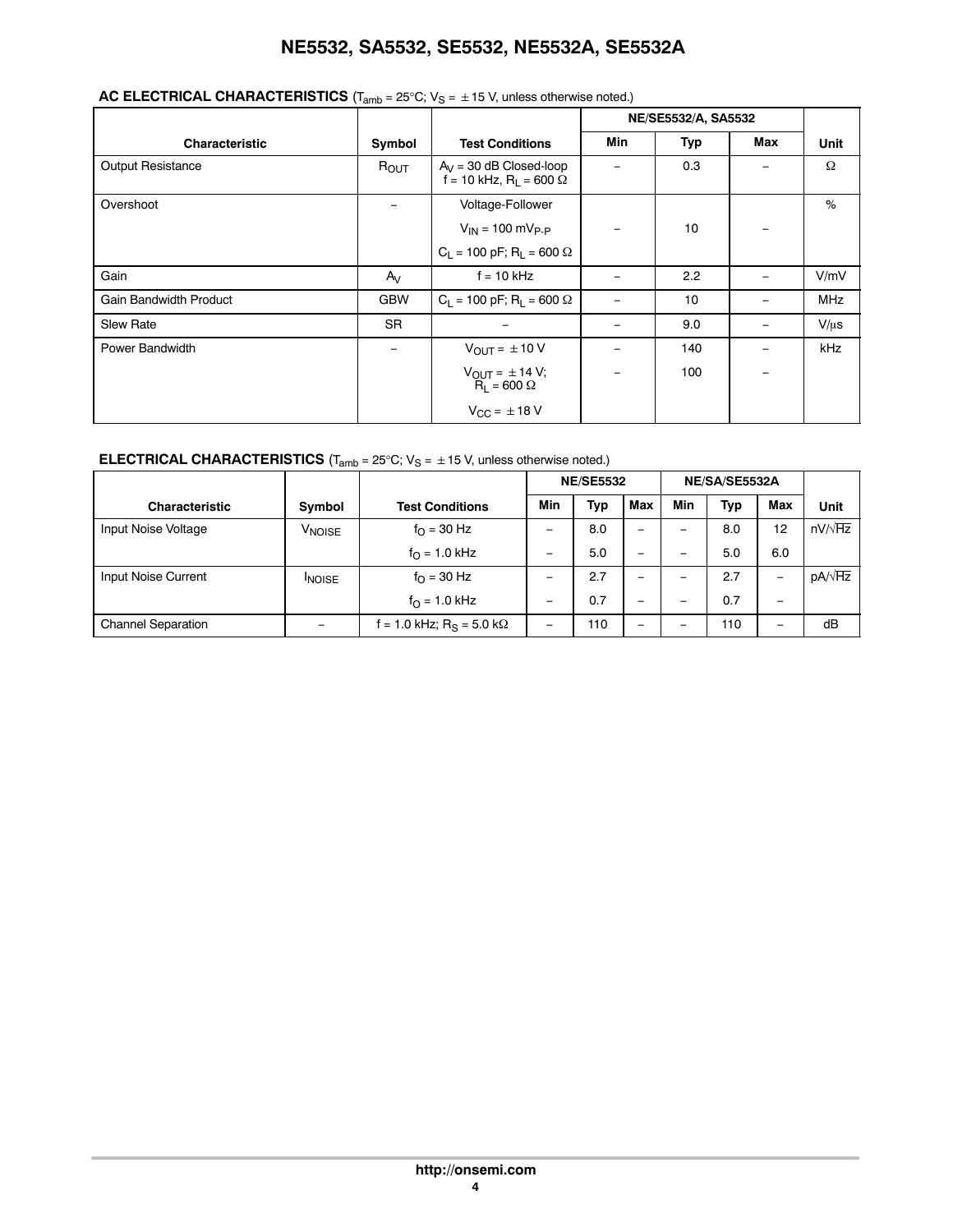#### **TYPICAL PERFORMANCE CHARACTERISTICS**



**Density**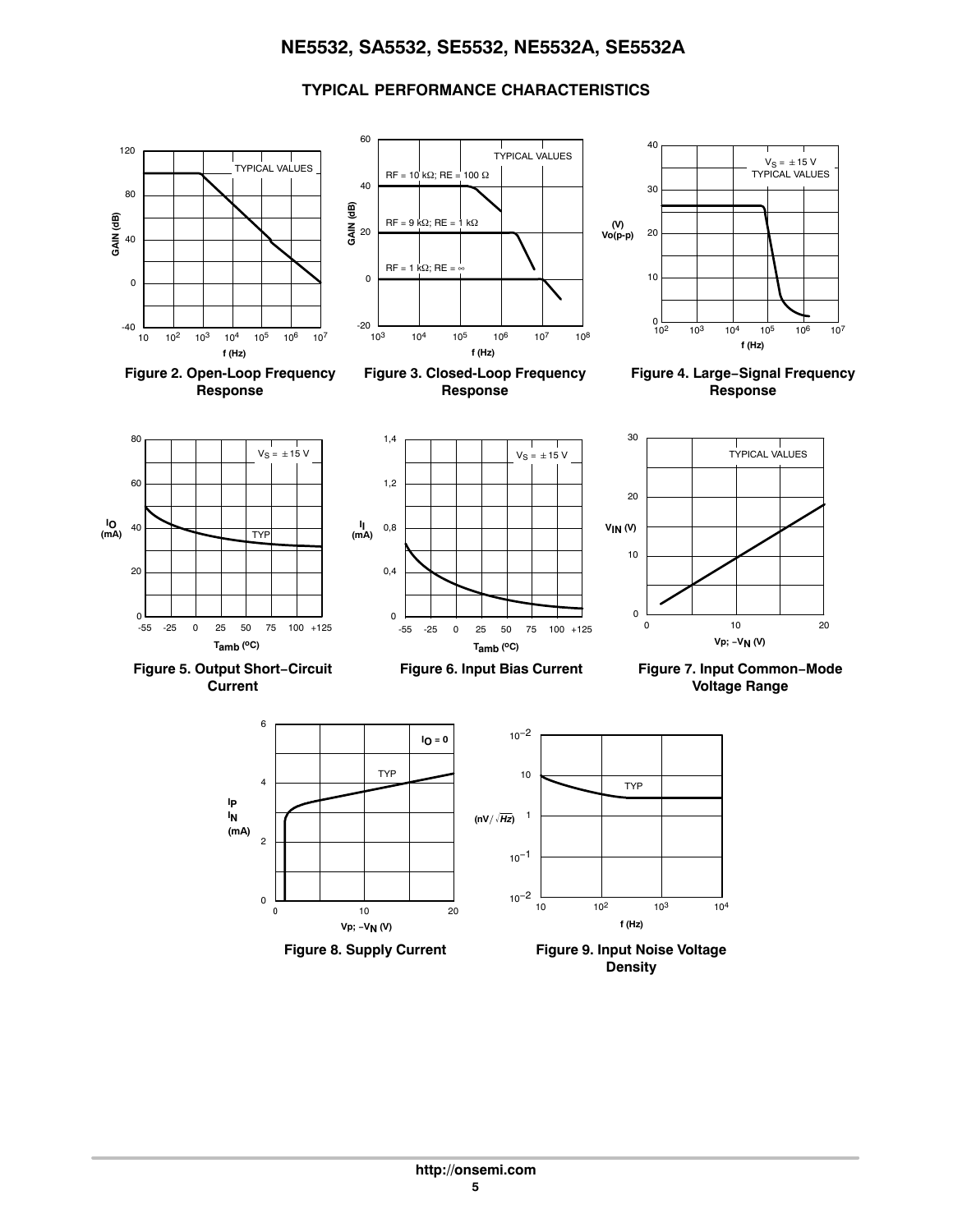



**Closed-Loop Frequency Response Voltage-Follower**



**MARKING DIAGRAMS**

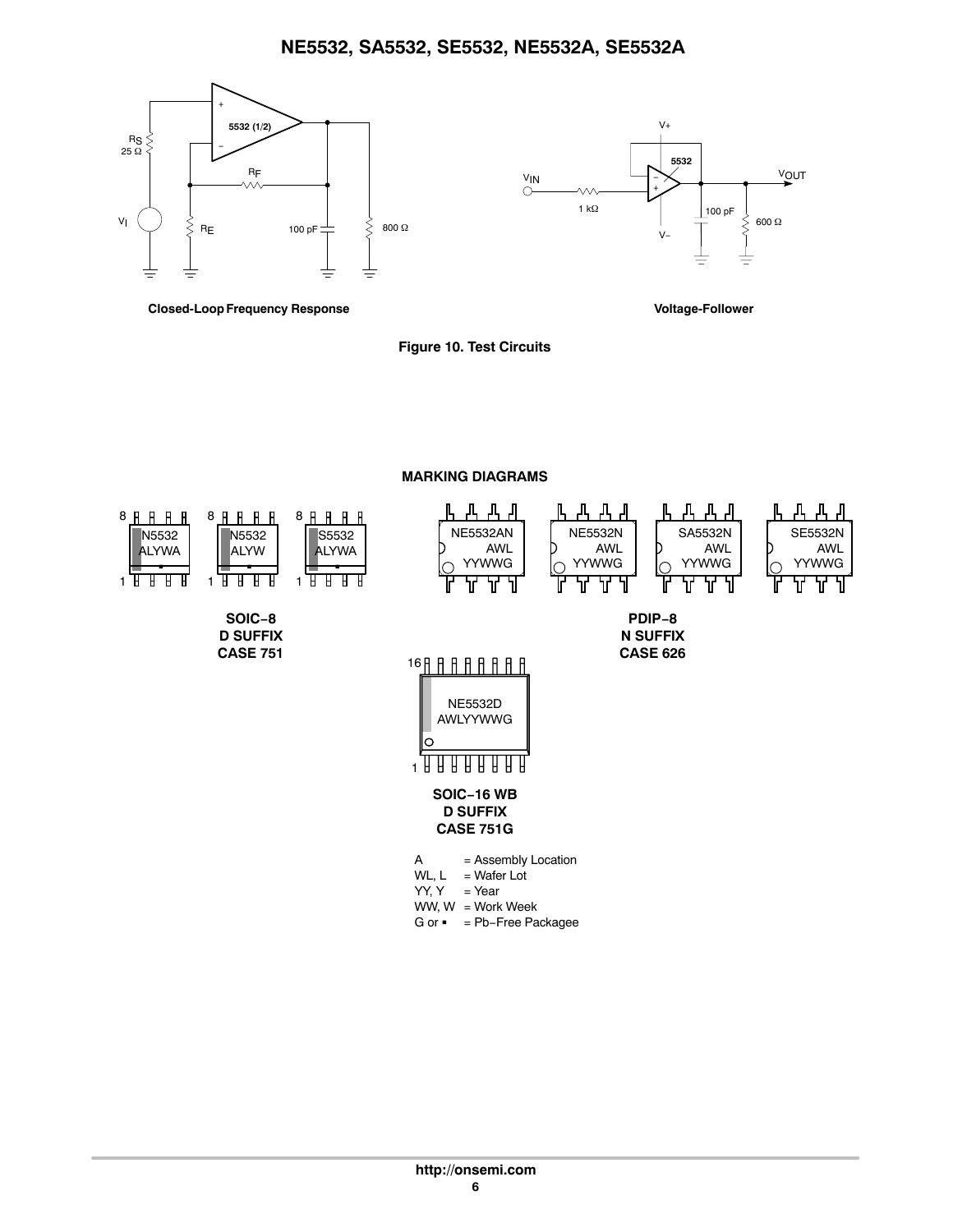#### **ORDERING INFORMATION**

| <b>Device</b>     | <b>Description</b>                                           | <b>Temperature Range</b>  | Shipping <sup>†</sup> |
|-------------------|--------------------------------------------------------------|---------------------------|-----------------------|
| <b>NE5532AD8</b>  | 8-Pin Plastic Small Outline (SO-8) Packagee                  | 0 to $70^{\circ}$ C       | 98 Units / Rail       |
| NE5532AD8G        | 8-Pin Plastic Small Outline (SO-8) Package<br>(Pb-Free)      | 0 to $70^{\circ}$ C       | 98 Units / Rail       |
| NE5532AD8R2       | 8-Pin Plastic Small Outline (SO-8) Packagee                  | 0 to $70^{\circ}$ C       | 2500 / Tape & Reel    |
| NE5532AD8R2G      | 8-Pin Plastic Small Outline (SO-8) Package<br>(Pb-Free)      | 0 to $70^{\circ}$ C       | 2500 / Tape & Reel    |
| <b>NE5532AN</b>   | 8-Pin Plastic Dual In-Line Package (PDIP-8)                  | 0 to $70^{\circ}$ C       | 50 Units / Rail       |
| NE5532ANG         | 8-Pin Plastic Dual In-Line Package (PDIP-8)<br>(Pb-Free)     | 0 to $70^{\circ}$ C       | 50 Units / Rail       |
| <b>NE5532D</b>    | 16-Pin Plastic Small Outline (SO-16 WB) Package              | 0 to $70^{\circ}$ C       | 47 Units / Rail       |
| <b>NE5532DG</b>   | 16-Pin Plastic Small Outline (SO-16 WB) Package<br>(Pb-Free) | 0 to $70^{\circ}$ C       | 47 Units / Rail       |
| NE5532DR2         | 16-Pin Plastic Small Outline (SO-16 WB) Package              | 0 to $70^{\circ}$ C       | 1000 Tape & Reel      |
| <b>NE5532DR2G</b> | 16-Pin Plastic Small Outline (SO-16 WB) Package<br>(Pb-Free) | 0 to $70^{\circ}$ C       | 1000 Tape & Reel      |
| NE5532D8          | 8-Pin Plastic Small Outline (SO-8) Packagee                  | 0 to $70^{\circ}$ C       | 98 Units / Rail       |
| NE5532D8G         | 8-Pin Plastic Small Outline (SO-8) Package<br>(Pb-Free)      | 0 to $70^{\circ}$ C       | 98 Units / Rail       |
| NE5532D8R2        | 8-Pin Plastic Small Outline (SO-8) Packagee                  | 0 to $70^{\circ}$ C       | 2500 / Tape & Reel    |
| NE5532D8R2G       | 8-Pin Plastic Small Outline (SO-8) Package<br>(Pb-Free)      | 0 to $70^{\circ}$ C       | 2500 / Tape & Reel    |
| <b>NE5532N</b>    | 8-Pin Plastic Dual In-Line Package (PDIP-8)                  | 0 to $70^{\circ}$ C       | 50 Units / Rail       |
| <b>NE5532NG</b>   | 8-Pin Plastic Dual In-Line Package (PDIP-8)<br>(Pb-Free)     | 0 to $70^{\circ}$ C       | 50 Units / Rail       |
| SA5532N           | 8-Pin Plastic Dual In-Line Package (PDIP-8)                  | $-40$ to $+85^{\circ}$ C  | 50 Units / Rail       |
| <b>SA5532NG</b>   | 8-Pin Plastic Dual In-Line Package (PDIP-8)<br>(Pb-Free)     | $-40$ to $+85^{\circ}$ C  | 50 Units / Rail       |
| SE5532AD8         | 8-Pin Plastic Small Outline (SO-8) Packagee                  | $-55$ to $+125^{\circ}$ C | 98 Units / Rail       |
| SE5532AD8G        | 8-Pin Plastic Small Outline (SO-8) Package<br>(Pb-Free)      | $-55$ to $+125^{\circ}$ C | 98 Units / Rail       |
| SE5532AD8R2       | 8-Pin Plastic Small Outline (SO-8) Packagee                  | $-55$ to $+125^{\circ}$ C | 2500 / Tape & Reel    |
| SE5532AD8R2G      | 8-Pin Plastic Small Outline (SO-8) Package<br>(Pb-Free)      | $-55$ to $+125^{\circ}$ C | 2500 / Tape & Reel    |
| <b>SE5532N</b>    | 8-Pin Plastic Dual In-Line Package (PDIP-8)                  | $-55$ to $+125^{\circ}$ C | 50 Units / Rail       |
| <b>SE5532NG</b>   | 8-Pin Plastic Dual In-Line Package (PDIP-8)<br>(Pb-Free)     | $-55$ to $+125^{\circ}$ C | 50 Units / Rail       |

†For information on tape and reel specifications, including part orientation and tape sizes, please refer to our Tape and Reel Packaging Specifications Brochure, BRD8011/D.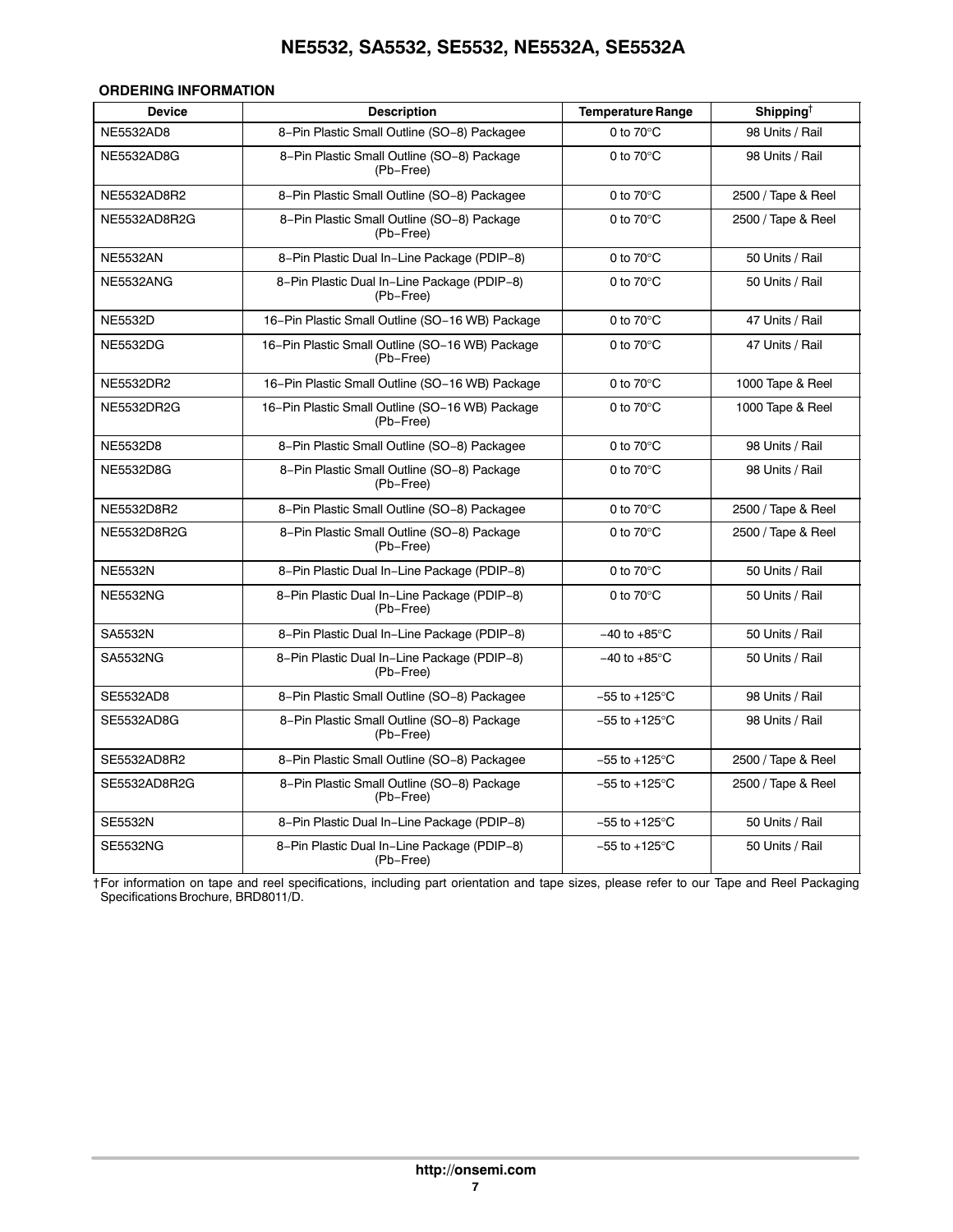#### **PACKAGE DIMENSIONS**

**SOIC−8 NB** CASE 751−07 ISSUE AG



NOTES:

- 1. DIMENSIONING AND TOLERANCING PER ANSI Y14.5M, 1982.
- 2. CONTROLLING DIMENSION: MILLIMETER. 3. DIMENSION A AND B DO NOT INCLUDE MOLD PROTRUSION.
- 4. MAXIMUM MOLD PROTRUSION 0.15 (0.006)
- PER SIDE. 5. DIMENSION D DOES NOT INCLUDE DAMBAR PROTRUSION. ALLOWABLE DAMBAR PROTRUSION SHALL BE 0.127 (0.005) TOTAL IN EXCESS OF THE D DIMENSION AT
- MAXIMUM MATERIAL CONDITION. 6. 751−01 THRU 751−06 ARE OBSOLETE. NEW STANDARD IS 751−07.

|     |              | <b>MILLIMETERS</b> |              | <b>INCHES</b> |
|-----|--------------|--------------------|--------------|---------------|
| DIM | MIN          | MAX                | MIN          | <b>MAX</b>    |
| А   | 4.80         | 5.00               | 0.189        | 0.197         |
| в   | 3.80         | 4.00               | 0.150        | 0.157         |
| C   | 1.35         | 1.75               | 0.053        | 0.069         |
| D   | 0.33         | 0.51               | 0.013        | 0.020         |
| G   |              | 1.27 BSC           |              | 0.050 BSC     |
| н   | 0.10         | 0.25               | 0.004        | 0.010         |
| J   | 0.19         | 0.25               | 0.007        | 0.010         |
| κ   | 0.40         | 1.27               | 0.016        | 0.050         |
| М   | $\circ$<br>O | $\circ$<br>8       | $\circ$<br>0 | $\circ$<br>8  |
| N   | 0.25         | 0.50               | 0.010        | 0.020         |
| s   | 5.80         | 6.20               | 0.228        | 0.244         |

**SOLDERING FOOTPRINT\***



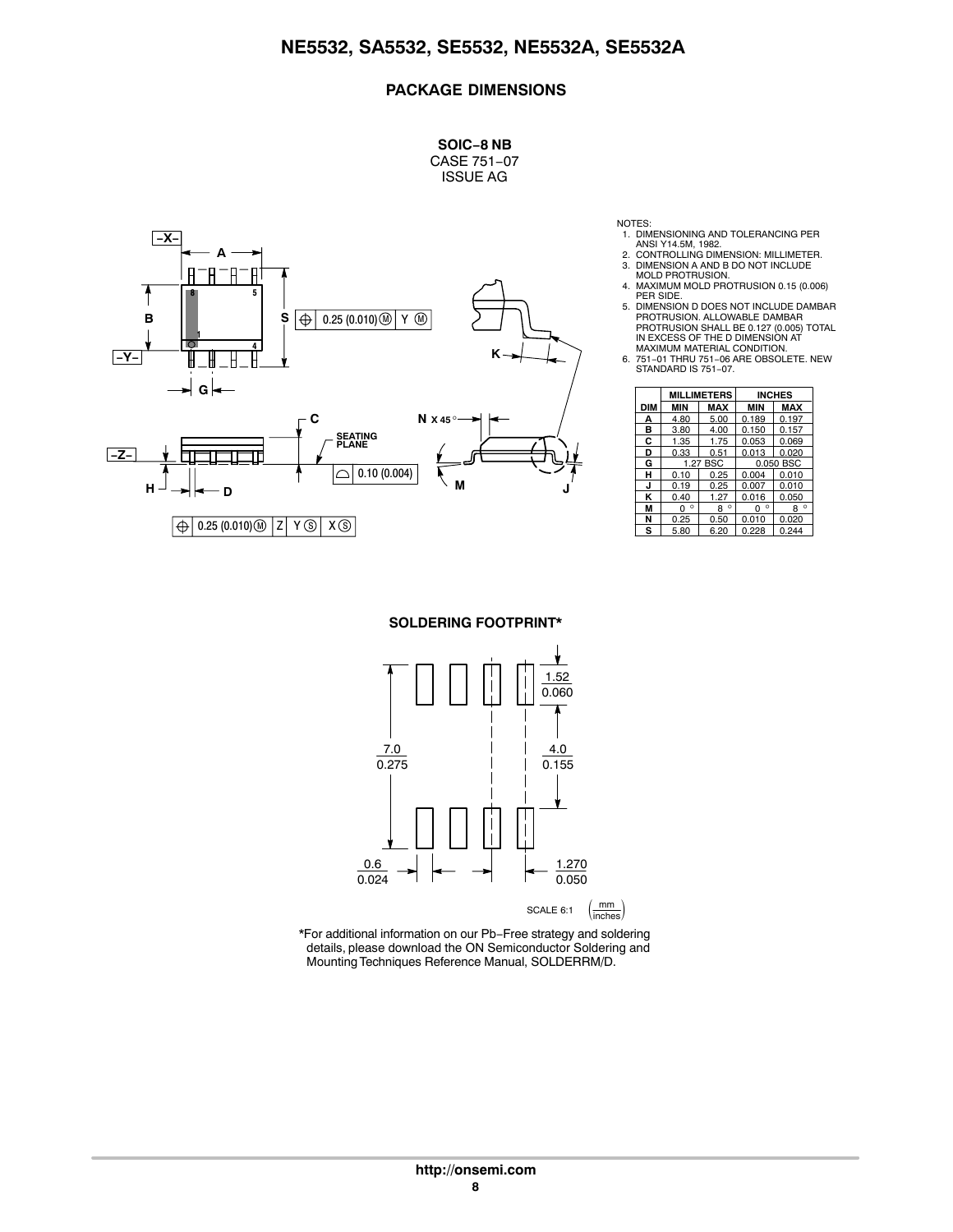#### **PACKAGE DIMENSIONS**

#### **8−Pin Plastic Dual In−Line Package (PDIP−8)**

**N SUFFIX** CASE 626−05



1. DIMENSION L TO CENTER OF LEAD WHEN<br>FORMED PARALLEL.<br>2. PACKAGE CONTOUR OPTIONAL (ROUND OR<br>SQUARE CORNERS).<br>3. DIMENSIONING AND TOLERANCING PER ANSI<br>Y 114.5M, 1982.

|            |          | <b>MILLIMETERS</b> |            | <b>INCHES</b> |  |
|------------|----------|--------------------|------------|---------------|--|
| <b>DIM</b> | MIN      | MAX                | <b>MIN</b> | MAX           |  |
| A          | 9.40     | 10.16              | 0.370      | 0.400         |  |
| в          | 6.10     | 6.60               | 0.240      | 0.260         |  |
| C          | 3.94     | 4.45               | 0.155      | 0.175         |  |
| D          | 0.38     | 0.51               | 0.015      | 0.020         |  |
| F          | 1.02     | 1.78               | 0.040      | 0.070         |  |
| G          | 2.54 BSC |                    | 0.100 BSC  |               |  |
| н          | 0.76     | 1.27               | 0.030      | 0.050         |  |
| J          | 0.20     | 0.30               | 0.008      | 0.012         |  |
| K          | 2.92     | 3.43               | 0.115      | 0.135         |  |
| L          | 7.62 BSC |                    |            | 0.300 BSC     |  |
| M          |          | $10^{\circ}$       |            | $10^{\circ}$  |  |
| N          | 0.76     | 1.01               | 0.030      | 0.040         |  |